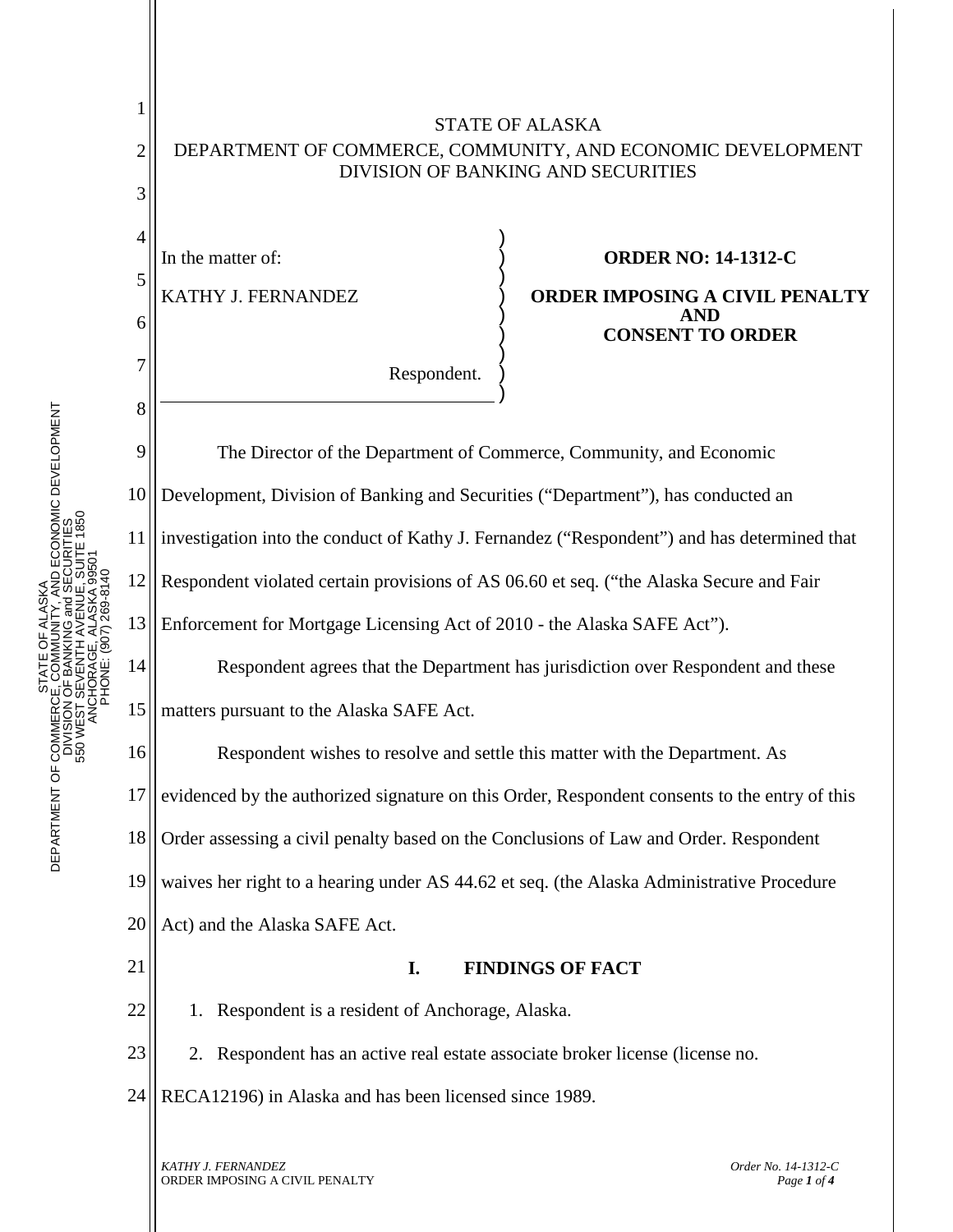1

9

3. As a real estate agent, Respondent earns commissions from the sale of real estate.

2 3 4 5 6 4. From January 2012 to May 2014, Respondent wrote "Call Kathy J. for your quote!" in the HUD184 loan type section and "Call Kathy today to learn your buying power!!" under the Daily Interest Rate Alert chart on her website [\(www.kathyjfernandez.com\)](http://www.kathyjfernandez.com/), Facebook page, and in 128 newsletters distributed to approximately 465 individuals, who were current and prospective clients.

7 8 5. Respondent has never been licensed as a mortgage broker or mortgage loan originator in Alaska.

**II. CONCLUSIONS OF LAW**

10 11 12 1. Respondent operated as a "mortgage broker" in Alaska as that term is defined in AS 06.60.990(18) by offering to assist potential borrowers to obtain financing for mortgage loans with the expectation of compensation or gain.

13 14 15 2. Respondent operated as "mortgage loan originator" in Alaska as that term is defined in AS 06.60.990(23) by offering to negotiate terms of mortgage loans with the expectation of compensation or gain.

16 17 3. From January 2012 to May 2014, Respondent violated AS 06.60.010(a) by operating as a mortgage broker in Alaska without a license.

18 19 4. From January 2012 to May 2014, Respondent violated AS 06.60.012(a) by operating as a mortgage loan originator in Alaska without a license.

20 5. Respondent is subject to a civil penalty under AS 06.60.420(a) because she violated

21 AS 06.60.010(a) and AS 06.60.012(a).

22

## **III. ORDER**

23 Pursuant to the Alaska SAFE Act, and on the basis of its Findings of Fact and

24 Conclusions of Law, the Department ORDERS Respondent to:

*KATHY J. FERNANDEZ Order No. 14-1312-C*  ORDER IMPOSING A CIVIL PENALTY *Page <sup>2</sup> of <sup>4</sup>*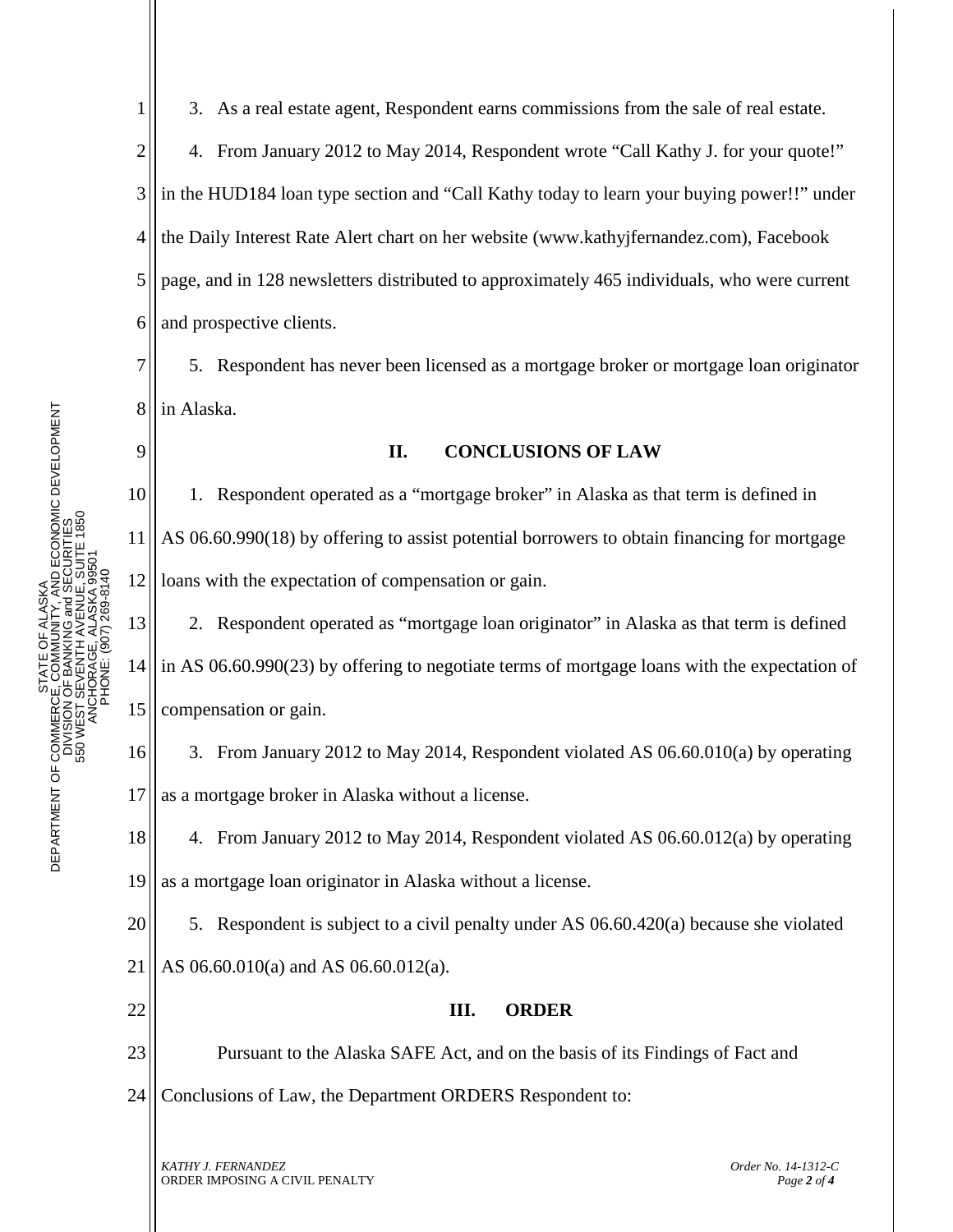

ORDER IMPOSING A CIVIL PENALTY *Page 3 of 4*